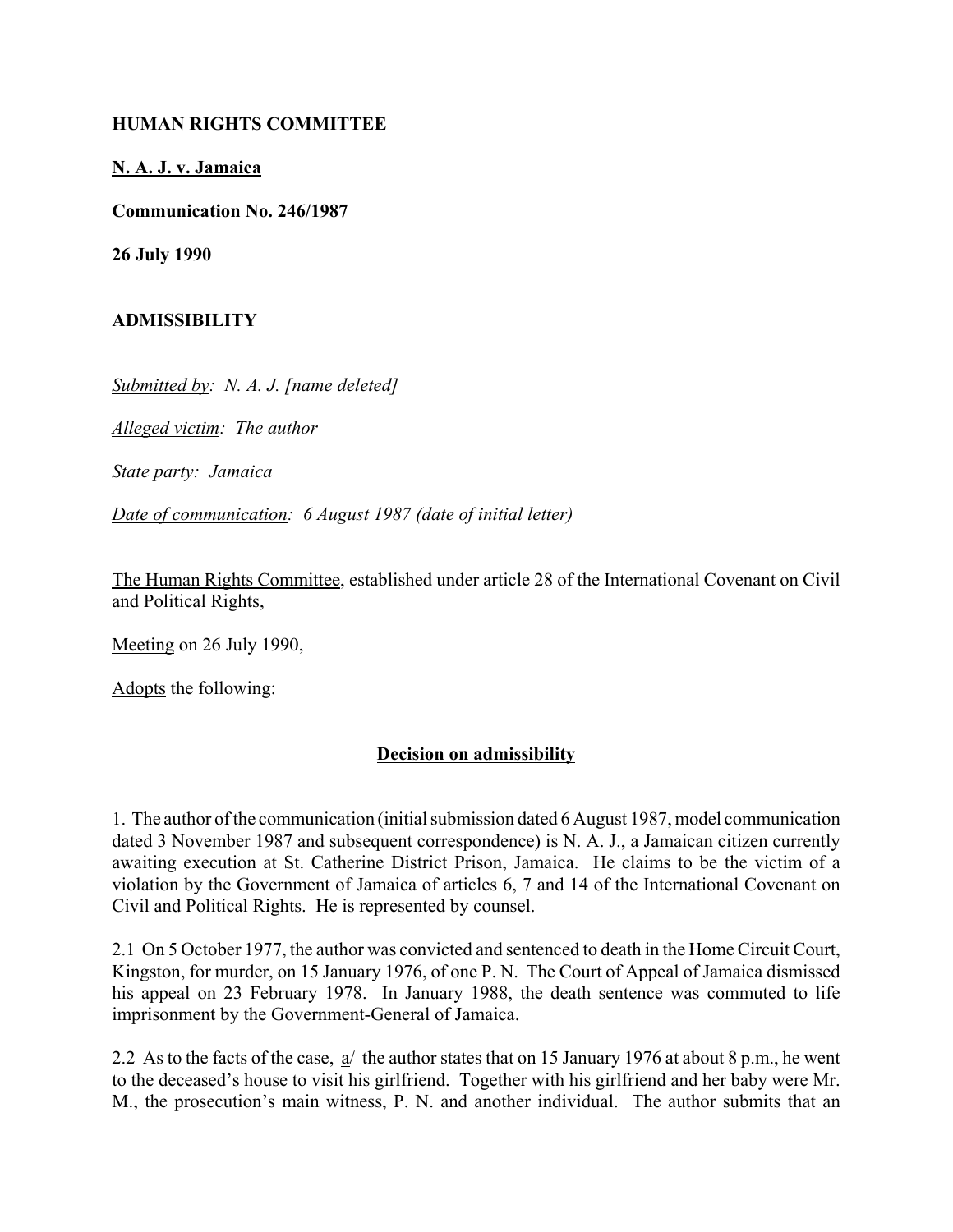argument developed between the deceased and himself in the course of which the deceased produced a knife and tried to stab him. The ensuing fight was interrupted by a friend of the deceased. The author then left the premises. On the following day, he claims, he was informed about  $N$ 's death.

2.3 The author argues that he was poorly assisted by his court-appointed lawyer; this lawyer, in his statement of defence before the Home Circuit Court, allegedly failed to request that the charges against the author be reduced to manslaughter. Furthermore, it is submitted that the summing-up of the trial judge was unfair and unbalanced, since the judge unduly stressed the weaknesses and discrepancies of the defence evidence in his summing-up, whereas he failed to put to the jury that the medical and expert evidence presented by the prosecution put the credibility of the testimony of the prosecution's sole eye-witness in question.

2.4 Referring to the conditions of his detention, the author indicates that he suffers from handicaps and ailments, without, however, specifying the nature of his disability and whether it developed during his detention. He explains that in the spring of 1987, welfare officers conducted interviews among inmates with permanent handicaps, pursuant to a prison directive that a list with the names of disabled inmates be submitted to the prison authorities. The author states that his name was not included in that list and that, as a result, he has been discriminated against.

3. By decision of 5 November 1987 the Human Rights Committee transmitted the communication, for information, to the State party and requested it, under rule 86 of the rules of procedure, not to carry out the death sentence against the author before it had had an opportunity to consider further the question of the admissibility of the communication. The author was requested, under rule 91 of the rules of procedure, to furnish clarification about the facts of his case and the circumstances of his trial and his appeal and to provide the Committee with the transcripts of the written judgments in the case.

4. Under cover letter dated 14 January 1988, and upon request by the author, the Secretariat of the Inter-American Commission on Human Rights forwarded to the Committee the documents submitted by the author to the IACHR. The Secretariat of the IACHR indicated that the author had requested that his case be withdrawn from consideration by that body. No clarifications were received from the author in reply to the Committee's request.

5. By further decision of 22 March 1988, the Committee's Working Group transmitted the communication to the State party, requesting it, under rule 91 of the rules of procedure, to provide information and observations relevant to the question of the admissibility of the communication. In particular, it requested the State party to clarify whether the author retained the right to petition the Judicial Committee of the Privy Council for leave to appeal and whether legal aid would be available to him in that respect. The State party was further asked to provide the Committee with the text of the written judgments in the case. The Working Group further requested the State party, under rule 86 of the rules of procedure, not to carry out the death sentence against the author while his communication was under consideration by the Committee.

6. In its submission under rule 91, dated 25 October 1988, the State party argues that the author's communication is inadmissible on the ground that he has not exhausted domestic remedies, as required by article 5, paragraph 2 (b), of the Optional Protocol, since his case has not been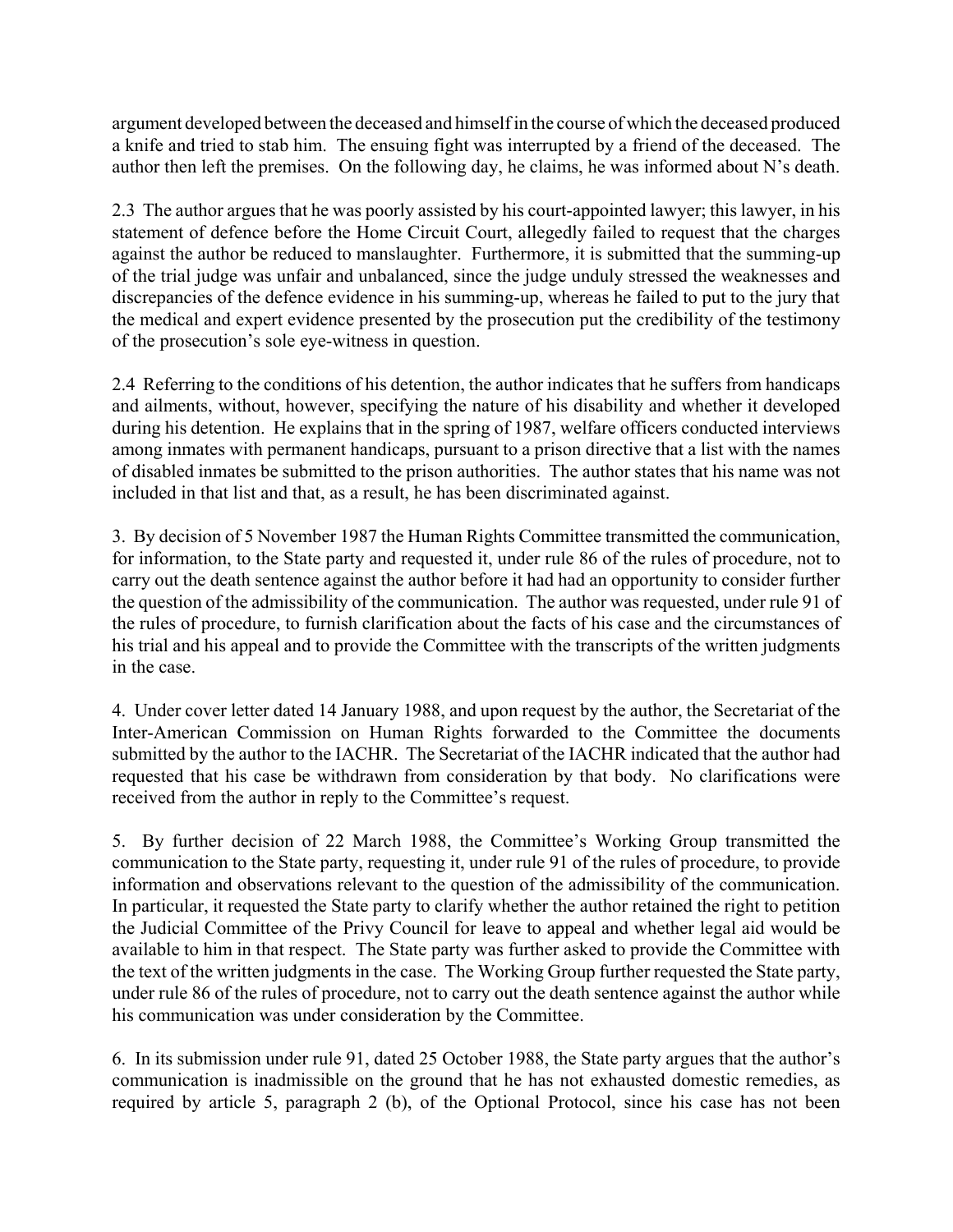adjudicated upon by the Judicial Committee of the Privy Council, Jamaica's highest appellate court.

7. In his comments, dated 29 March 1989, counsel contends that although Section 3 of the Poor Prisoners' Defence Act provides legal aid for purposes of a petition for special leave to appeal to the Judicial Committee of the Privy Council, an appeal to that body constitutes a remedy of limited scope. He adds that the State party has failed to show how this remedy could have been or could be effective in the circumstances of the case and concludes that the requirements of article 5, paragraph 2(b), have been met.

8. In a further submission , dated 20 June 1989, the State party submits that a petition for special leave to appeal to the Privy Council is a genuine remedy: thus, in the author's case, such a petition would be considered in a judicial hearing and adjudicated on grounds that are both judicial and reasonable. If the Privy Council were to refuse the petition as without merit, the author could not claim that he had no remedy; he would merely have been unsuccessful in the pursuit. The State party therefore maintains that the communication is inadmissible on the ground of failure to exhaust domestic remedies.

9. In further comments dated 16 February 1990, counsel affirms that while Section 3 of the Poor Prisoners' Act may provide legal aid for purposes of a petition for special leave to appeal, such a petition would inevitably fail in the author's case. He points out that although the long delays in the judicial proceedings in the case should be deemed to constitute a denial of justice, the Judicial Committee has held, in the case of Riley and others v. The Queen (1981) that whatever the reasons for delays in the execution of a sentence lawfully imposed, the delay could afford no ground for holding the execution to be in contravention of Section 17 of the Jamaican Constitution. Counsel concluded that a petition for special leave to appeal to the Judicial Committee of the Privy Council would not be a remedy "available" to the author within the meaning of article 5, paragraph  $2$  (b).

10.1 Before considering any claims contained in a communication, the Human Rights Committee must, in accordance with rule 87 of its rules of procedure, decide whether or not it is admissible under the Optional Protocol to the Covenant.

10.2 The Committee has ascertained, as it is required to do under article 5, paragraph 2 (a), of the Optional Protocol, that the matter is not being examined under another procedure of international investigation or settlement.

10.3 With respect to the requirement of exhaustion of domestic remedies, the Committee notes the State party's contention that the author may still petition the Judicial Committee of the Privy Council for special leave to appeal. It notes that the author was sentenced to death on 5 October 1977. Although the application of domestic remedies over a period of thirteen years could be construed as being "unreasonably prolonged" within the meaning of article 5, paragraph 2 (b), it is a well established principle that any appellant must display reasonable diligence in the pursuant of available remedies. In the instant case, it was incumbent upon the author or his representative to pursue the avenue of a petition for special leave to appeal to the Judicial Committee after the Jamaican Court of Appeal had, in April 1978, produced its written judgment in the case. The author and his counsel have not shown, although they were invited to do so, the existence of circumstances which would have absolved them from petitioning the Judicial Committee of the Privy Council in